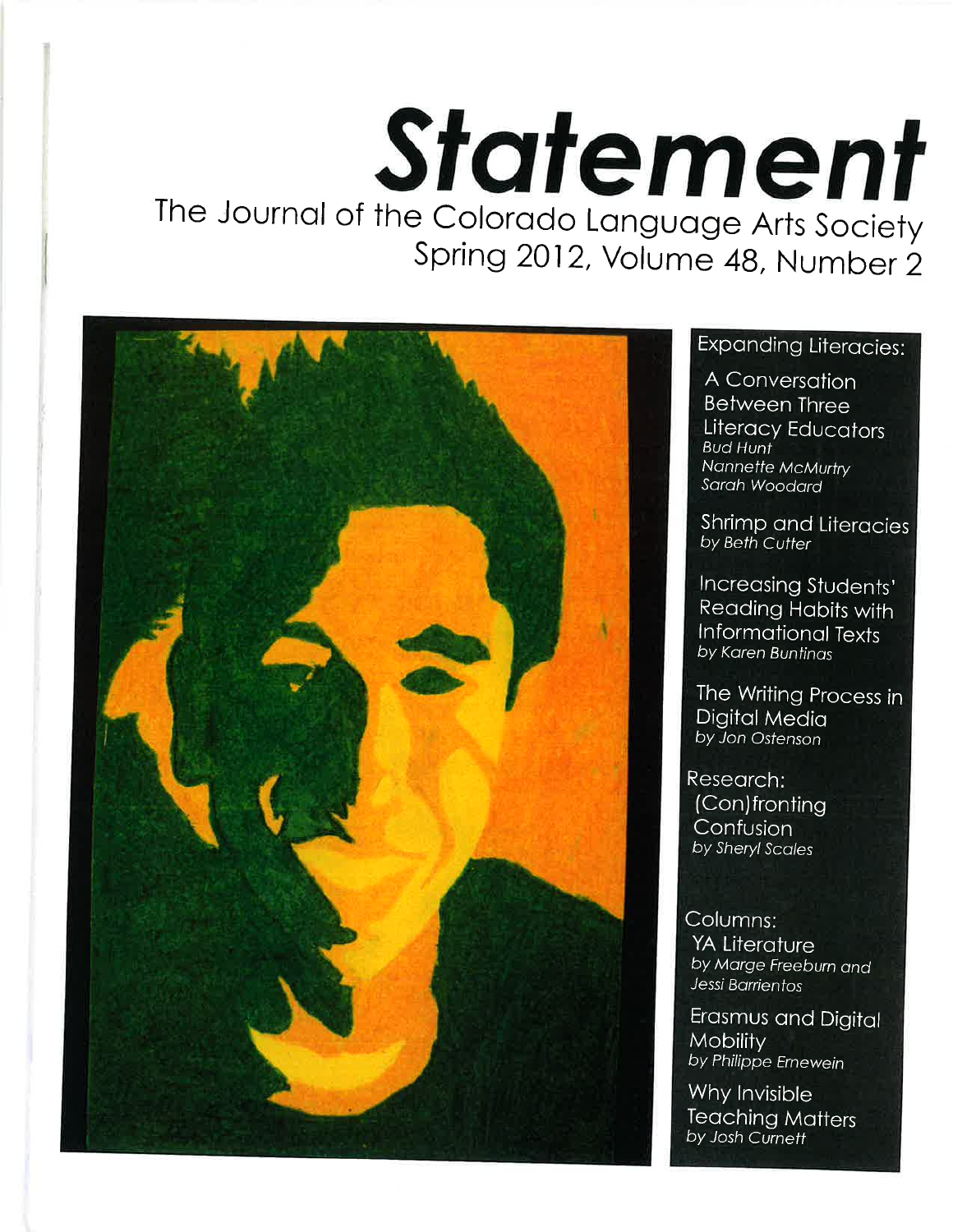# ELA in the 21st Century **Digital Mobility: A Journey** of a Thousand Miles Can Now Begin with a Single Click



Philippe Ernewein is the Dean of Faculty Training and Development at Denver Academy. He presents annually at a variety of educational conferences. Philippe also writes a blog about education at www.rememberit.org.

## by Philippe Ernewein

The word grammar is used by language scholars to mean the description of the structure of a language and the system of rules that govern it. A grammar is like a basket that can hold sentences in that language which we all work. In earlier times language scholars confused writing with speech. This is evident in the word grammar itself - the Greek gramma means 'letter' with the root gerebh or grebh 'to scratch' (hence kerf, graph, carve). Grammar comes from gramma techne, 'woven scratches." But it is quite clear that the primary existence of language ('the tongue') is in the event, the utterance. Language is not a carving, it's a curl of breath, a breeze in the pines. (69)

From The Practice of the Wild by Gary Snyder

The Dutch philosopher Desiderius Erasmus Roterodamus, also known as Erasmus of Rotterdam, was one of those individuals who not only made tremendous contributions to the collective basket of literature during the 16th century, but also by his example encouraged people to actively lend their breath to the breeze in the pines by traveling. Erasmus, often called a Dutch Renaissance humanist, traveled extensively from his home country of the Netherlands to France, England, Switzerland, and Belgium. His mobility, accessible to only a privileged few during his lifetime, greatly influenced his perspective, learning, and understanding of the world as captured in his books, letters, and journals.

Today, Erasmus is the name of a student exchange program funded by the European Union (EU). Currently in its 25th year of existence, nearly three million students from across Europe have participated in a study or work abroad placement (more information at http://www.britishcouncil. org/erasmus-about-erasmus.htm). While the name honors the spirit of Erasmus, it is also a backronym that stands for EuRopean Community Action Scheme for the Mobility of University Students.

In an effort to encourage students to consider studying outside of their home countries, many university campuses in Europe organize International Days. Typically the three days prior to the end of a semester, teachers from 6

other countries are invited to lecture on topics related to a theme. As part of the International Days at K. H. Kempen University College in Belgium, I was invited to speak on topics about incorporating New Digital Media into classrooms and differentiating instruction.

The corresponding preparation and experience made me reflect deeply on my own learning. The language spoken on the network of campuses I visited in Belgium is Flemish, my first language. I learned English at age eight and did all my schooling after 2nd grade in the United States educational system. Although all lectures during the International Days are delivered in English, my goal was to deliver one in Flemish. During the preparation, I quickly realized that the vocabulary demands of my presentation greatly exceeded my second grade education. I was unable to retrieve words in Flemish like noun, verb, differentiate, evaluate, analyze, and apply out of my long-term memory, most likely because they never resided there in the first place.

Among the strategies I used to address my language deficit was to read articles and reports about teaching and learning in Flemish with a dictionary close at hand. Listening to podcasts and watching videos on YouTube in my native language also helped, but it was the interaction with text that had the greatest impact on learning new vocabulary for me. Paying close attention to what Gary Snyder calls the woven scratches helped me transfer new words into my vocabulary bank and then eventually, with much rehearsal, into language, into the curl of the breath.

While I was struggling with the code switching and translating of my ideas from English to Flemish, I thought about the experience the mostly English language learning students in the audience would be having as well. As students listened to lectures in English, there would be powerful meta-cognitive demands for them to categorize, translate, and interpret the incoming information.

What I first sensed during the preparation stage came to fruition during the actual delivery of the lectures. The exposure of a variety of international perspectives by the visiting team in a series of university lectures amounted to a type of transport, a cognitive transport. We were still physically in a small town in northern Belgium, but often with